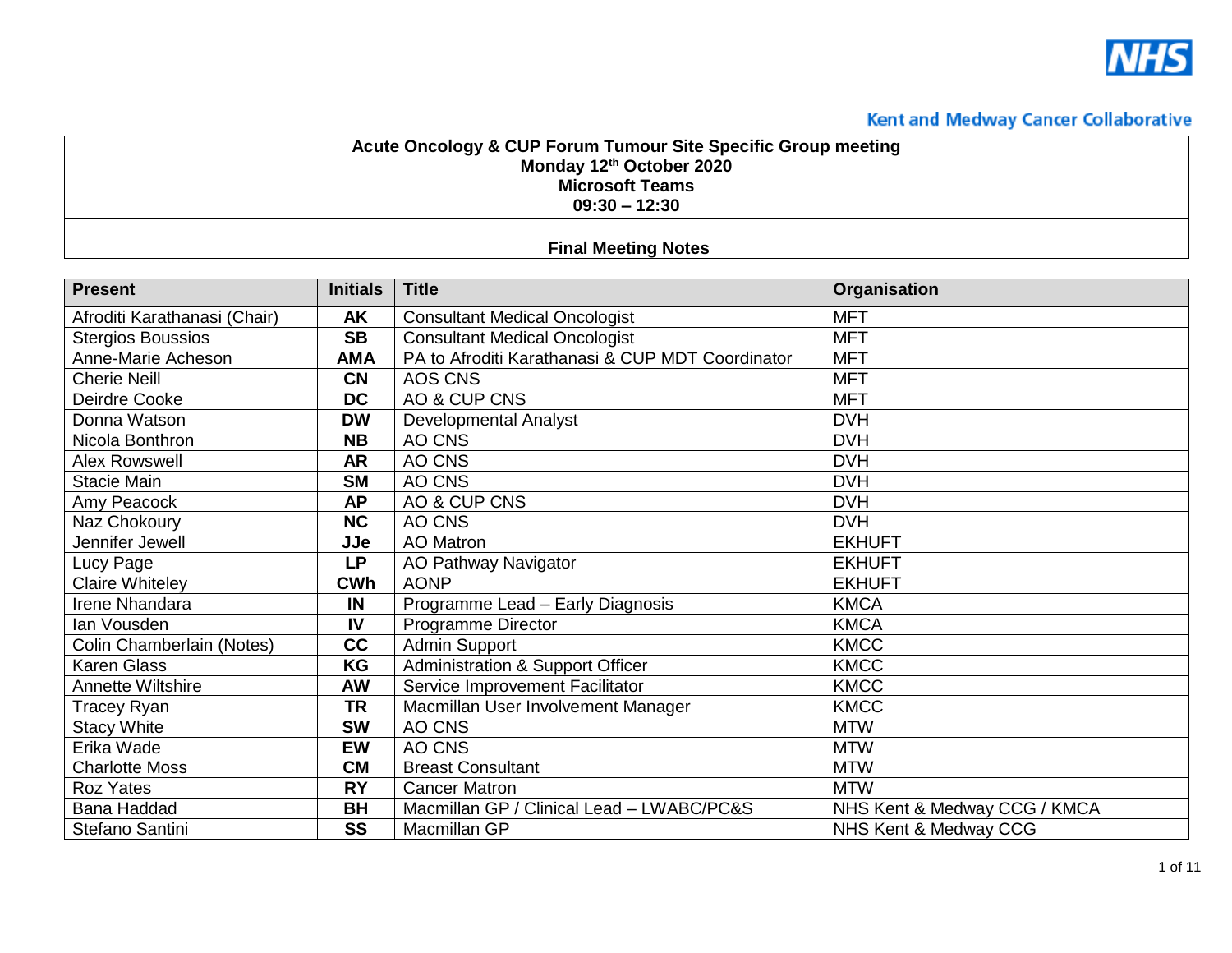

| <b>Apologies</b>            |                          |                                                    |                       |
|-----------------------------|--------------------------|----------------------------------------------------|-----------------------|
| <b>Karen Connolly</b>       | KC                       | <b>Specialist Nurse Practitioner</b>               | <b>DVH</b>            |
| Lavinia Davey               | LD                       | <b>Research Nurse</b>                              | <b>EKHUFT</b>         |
| <b>Tracey Spencer-Brown</b> | <b>TSB</b>               | AO Matron                                          | <b>EKHUFT</b>         |
| Serena Gilbert              | SGi                      | Cancer Performance Manager                         | <b>KMCA</b>           |
| Maadh Aldouri               | <b>MA</b>                | <b>Consultant Haematologist</b>                    | <b>MFT</b>            |
| <b>Andrew Stradling</b>     | <b>AS</b>                | Consultant and Lead Clinician - Emergency Medicine | <b>MFT</b>            |
|                             |                          |                                                    |                       |
| Henry Taylor                | HT                       | <b>Consultant Clinical Oncologist</b>              | <b>MTW</b>            |
| Victoria Donovan            | VD                       | <b>Consultant Medical Oncologist</b>               | <b>MTW</b>            |
| <b>Charlotte Wadey</b>      | <b>CWa</b>               | <b>Lead Cancer Nurse</b>                           | <b>MTW</b>            |
| Riyaz Shah                  | <b>RS</b>                | <b>Consultant Medical Oncologist</b>               | <b>MTW</b>            |
| Ola Okuwa                   | <b>OO</b>                | <b>Haematology Pharmacist</b>                      | <b>MTW</b>            |
| Clare Wykes                 | <b>CWy</b>               | <b>Consultant Haematologist</b>                    | <b>MTW</b>            |
| <b>Charlotte Abson</b>      | <b>CA</b>                | <b>Consultant Clinical Oncologist</b>              | <b>MTW</b>            |
| Emma Olsen                  | <b>EO</b>                | <b>Head of Planned Care</b>                        | NHS Kent & Medway CCG |
| Jack Jacobs                 | JJa                      | Macmillan GP                                       | NHS Kent & Medway CCG |
| Sona Gupta                  | <b>SGu</b>               | Macmillan GP                                       | NHS Kent & Medway CCG |
| <b>Corinne Stewart</b>      | $\mathsf{CS}\phantom{0}$ | <b>Assistant Director of Commissioning</b>         | NHS Kent & Medway CCG |

| Item |                     | <b>Discussion</b>                                                                                                                                                 | <b>Agreed</b> | <b>Action</b> |
|------|---------------------|-------------------------------------------------------------------------------------------------------------------------------------------------------------------|---------------|---------------|
| 1    | <b>TSSG Meeting</b> | <b>Apologies</b><br>The apologies are listed above.                                                                                                               |               |               |
|      |                     | <b>Introductions</b><br>AK welcomed the members to the meeting and asked them to introduce themselves.                                                            |               |               |
|      |                     | <b>Review previous minutes</b><br>The minutes from the previous meeting which took place on 11.11.2019 were<br>reviewed and agreed as a true and accurate record. |               |               |
|      |                     | <b>Action log Review</b><br>The action log was reviewed, updated and will be circulated along with the final<br>minutes from this meeting.                        |               |               |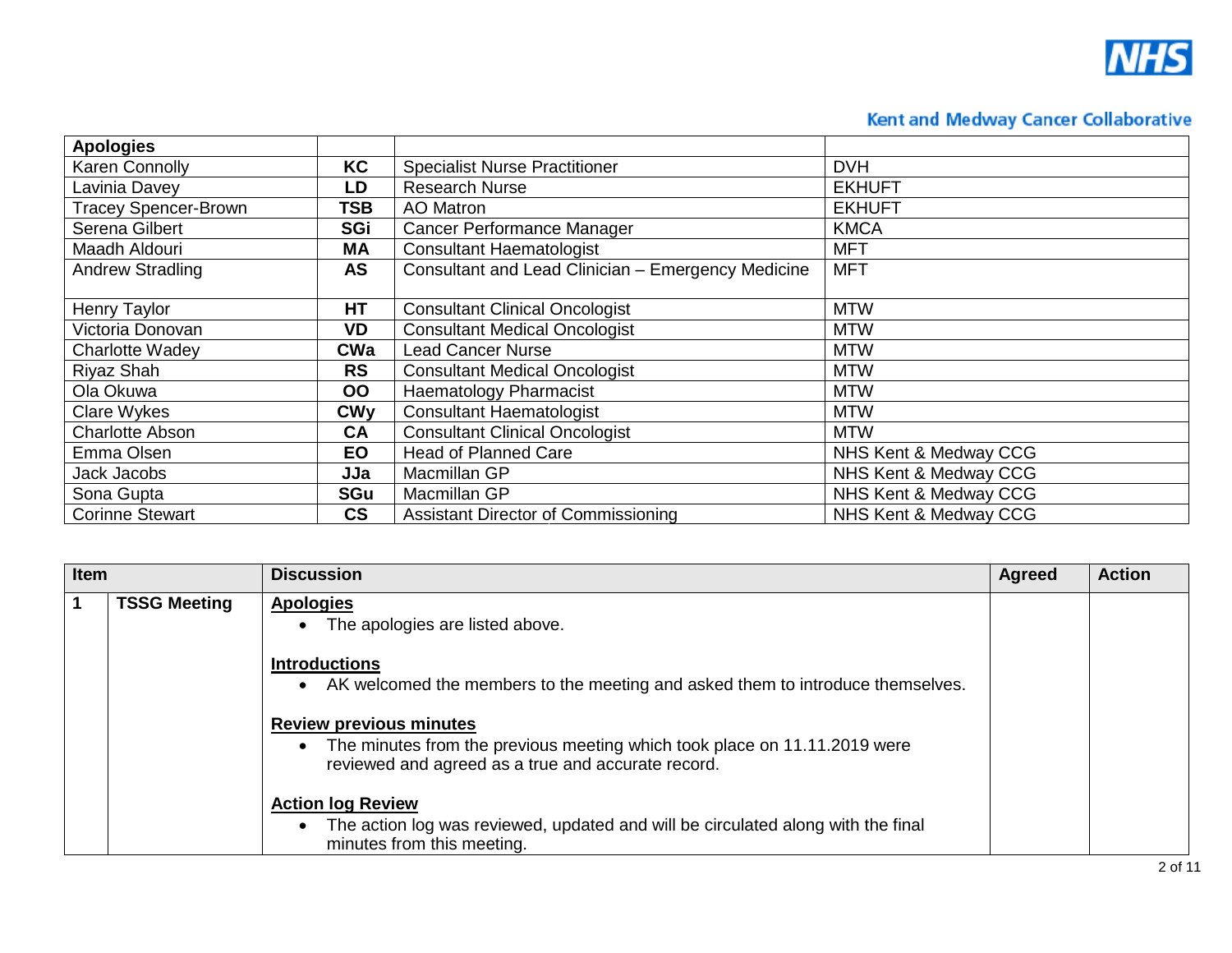

|  | <b>MUO/CUP update and discussion – presentation provided by Afroditi Karathanasi</b>                                                   |  |
|--|----------------------------------------------------------------------------------------------------------------------------------------|--|
|  | • AK stated she had presented at the KMCA Early Diagnosis Working Group last year                                                      |  |
|  | detailing proposals for a centralized MUO/CUP MDT. She then requested information                                                      |  |
|  | from every Trust to provide figures for MUO/CUP referrals but only received a                                                          |  |
|  | response from MTW whose data sent was not validated and relevant.                                                                      |  |
|  | AK highlighted there is not an established MUO pathway with open 2ww GP access.                                                        |  |
|  | Furthermore, the majority of MUO cases are not being discussed in the CUP MDT                                                          |  |
|  | meetings.                                                                                                                              |  |
|  | AK highlighted the variation in CUP MDT services across K&M, with most Trusts<br>lacking a formalized fully-established MDT.           |  |
|  | AK advised a number of cases require multiple discussions in different MDTs which                                                      |  |
|  | often lead to significant delays and limited results – this is a serious concern when the<br>patients' symptoms are worsening.         |  |
|  | The AO teams are often unable to provide patients in the community with much<br>$\bullet$                                              |  |
|  | support given their limited resources and progressively increasing workloads.                                                          |  |
|  | There is a great variation with regards to MUO patient presentations and a number of<br>$\bullet$                                      |  |
|  | different local pathways across the patch with many limitations on obtaining                                                           |  |
|  | meaningful data as AOS teams have minimum admin support and CNS' do not have                                                           |  |
|  | time available time to run all relevant audits.                                                                                        |  |
|  | IV advised the KMCA may be able to support this piece of work from the next financial                                                  |  |
|  | year, although they would need information on the following:                                                                           |  |
|  | - an estimate of the number of CUP MDT figures each Trust have                                                                         |  |
|  | - an agreed model with defined criteria (a 2ww will not be sufficient)                                                                 |  |
|  | - a comprehensive overview of what needs to be implemented, why it needs to be                                                         |  |
|  | implemented and how they plan on doing it                                                                                              |  |
|  | - how they would measure the results (i.e. audits).<br>AK explained the proposed pathway with Consultant Nurses in place at each Trust |  |
|  | who could run the MUO clinics and lead the diagnostic pathway. They should be                                                          |  |
|  | linked to AOS teams for cross cover and participate in a centralized MDT if it is felt this                                            |  |
|  | is the way to move forward, with funding from the Alliance.                                                                            |  |
|  | With regards to having a centralized MUO/CUP MDT, AK suggested she could chair<br>$\bullet$                                            |  |
|  | this but if anyone else would be interested in taking on the role then she would be                                                    |  |
|  | happy for them to do so. She also highlighted the need for there to be oncology cover                                                  |  |
|  | and input from radiology, radiotherapy, pathology, CUP CNS' and PCT representation                                                     |  |
|  | across K&M.                                                                                                                            |  |
|  | CM suggested doing a prospective audit with the help of GPs in order to identify the<br>$\bullet$                                      |  |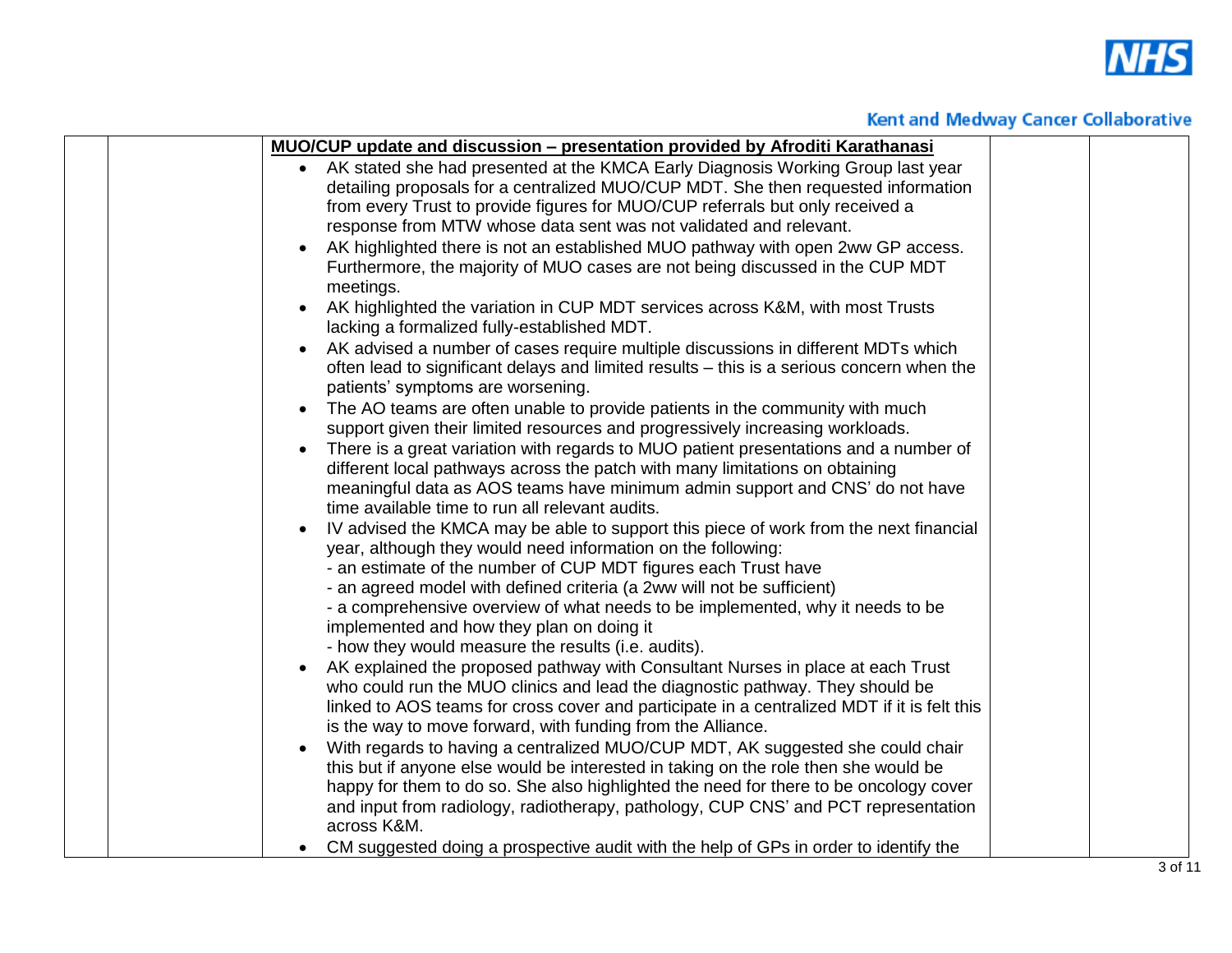

|                         |                         | number of patients who would be eligible for the proposed centralized MDT. BH<br>confirmed it depends on the ICD 10 system coding selected (there is no consistent<br>national coding guidance and a variation in local practice ICD 10 coding) and, in view<br>of this, she is not sure this will be appropriate. <b>Action: CM agreed to obtain data</b>                                                                                          | <b>CM</b>         |
|-------------------------|-------------------------|-----------------------------------------------------------------------------------------------------------------------------------------------------------------------------------------------------------------------------------------------------------------------------------------------------------------------------------------------------------------------------------------------------------------------------------------------------|-------------------|
|                         |                         | from Brighton Hospital.<br>There have been some significant challenges in the last few months and this has had<br>a considerable impact on staff resources. AK believes all 4 Trusts require consistent<br>support to deal with the challenges they face on a daily basis.<br>IV referred to an InfoFlex AO sub-group meeting (scheduled for 22.10.2020 from<br>13:00 - 15:00) which Natalie Williams is coordinating and suggested AK speak to her |                   |
|                         |                         | to determine the remit of the meeting and ensure a full complement of K&M<br>colleagues have been invited.<br>AK emphasized the importance of collating 1 to 2 months' worth of data on MUO/CUP<br>activity across K&M which can then be presented at a mini TSSG meeting early next<br>year. The audited information will then be presented to the Alliance and a plan formed                                                                      |                   |
|                         |                         | on how to take forward the proposal of a centralized MUO/CUP MDT service. <b>Action:</b><br>AK to liaise with AW to schedule a mini TSSG meeting ensuring the invite<br>includes BH, IN, IV, SGi, NB, AP, DW and Tina George.                                                                                                                                                                                                                       | <b>AK</b>         |
|                         |                         | Action: JJe to contact TSB to request she provide AK with the EKHUFT<br><b>MUO/CUP figures.</b><br>AK would be grateful to have everyone's engagement with this piece of work,                                                                                                                                                                                                                                                                      | <b>JJe</b>        |
|                         |                         | especially in view of the potential for there to be another Covid spike and the impacts<br>this could have with further delays.                                                                                                                                                                                                                                                                                                                     |                   |
|                         |                         | Should the Trusts be unable to provide audit figures at the mini TSSG meeting, they<br>are to let AK know. The aim is to have sufficient information by the end of January<br>2021 which can then be presented at the meeting.                                                                                                                                                                                                                      |                   |
|                         |                         | AK would like each team to identify members leading on the MUO/CUP pathway piece<br>and send her their contacts to enable AK to have more detailed discussions on the<br>proposed pathways. Action: Each Trust to provide MUO/CUP project lead contact<br>details for relevant communication.                                                                                                                                                       | <b>All Trusts</b> |
| $\overline{\mathbf{2}}$ | <b>AO &amp; CUP HOP</b> | All Trusts confirmed they had worked with CC to update the sections on the HOP<br>$\bullet$<br>document relevant to their respective sites.                                                                                                                                                                                                                                                                                                         |                   |
|                         |                         | Action: CM advised she is now the AO & CUP Lead for MTW and has a number<br>of changes to make to the HOP document. She will email CC to advise him of<br>the updates required. After this has been finalized, it will be re-circulated to the<br>group as v4.0.                                                                                                                                                                                    | <b>CM/CC</b>      |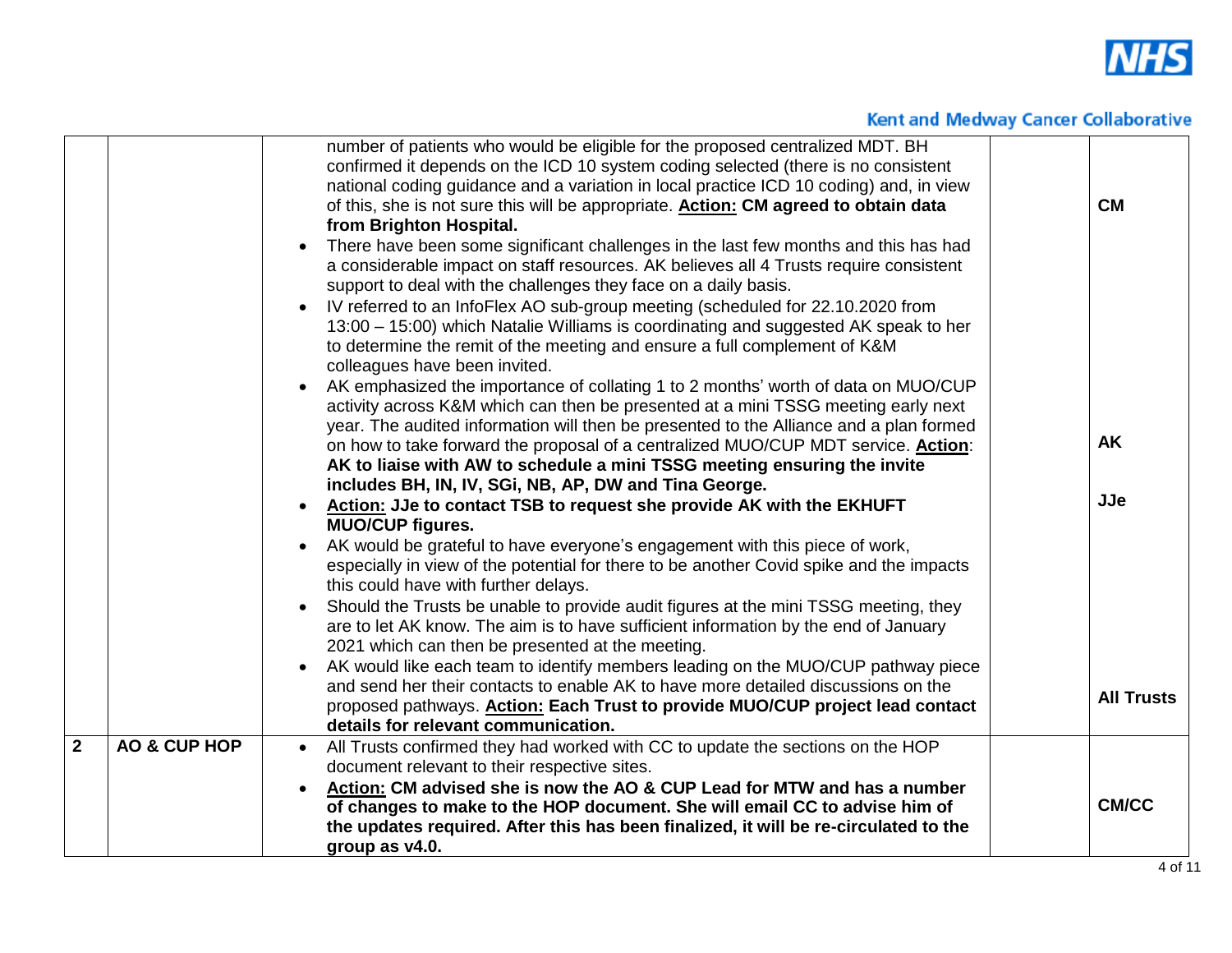

| $\mathbf{3}$ | <b>COVID 19</b> | <b>Impact on AO Teams &amp; AO Patients</b>                                                                                                                                                             |  |
|--------------|-----------------|---------------------------------------------------------------------------------------------------------------------------------------------------------------------------------------------------------|--|
|              | pandemic        |                                                                                                                                                                                                         |  |
|              |                 | MFT - update provided by Deirdre Cooke and Cherie Neill                                                                                                                                                 |  |
|              |                 | • From March to August 2020 MFT changed their working pattern and CN was                                                                                                                                |  |
|              |                 | redeployed.                                                                                                                                                                                             |  |
|              |                 | The team meet each morning to discuss patients and new referrals and prioritise them<br>accordingly.                                                                                                    |  |
|              |                 | There was a distinctive difference in the number of referrals between March to August<br>2020 compared to the same period of time in 2019.                                                              |  |
|              |                 | - There were 44 MSCC patients between March and August 2020 compared to 16 for<br>the same time period last year.                                                                                       |  |
|              |                 | - There were also 35 MUO cases from March to August 2020 compared to 13 for the<br>same time period last year.                                                                                          |  |
|              |                 | - They have also had 27 neutropenic sepsis cases this year (patients with query and<br>confirmed neutropenic sepsis are designated a hospital side room).                                               |  |
|              |                 | As a team they have supported each other well and things have calmed somewhat but<br>AK emphasised the importance of ensuring they are as prepared as possible should<br>there be a second Covid spike. |  |
|              |                 | Telephone clinics have significantly increased and virtual patient reviews have worked<br>well.                                                                                                         |  |
|              |                 | MFT are swabbing their chemotherapy patients but regular staff swabbing was only                                                                                                                        |  |
|              |                 | implemented for a couple of weeks in July 2020 and then stopped.                                                                                                                                        |  |
|              |                 | A small number of MFT staff working in the Lawrence Ward and chemotherapy unit                                                                                                                          |  |
|              |                 | tested positive for Covid during the first wave.                                                                                                                                                        |  |
|              |                 | AK hopes her team will not be redeployed should there be a second Covid spike.                                                                                                                          |  |
|              |                 | <b>DVH</b> – update provided by Nicola Bonthron                                                                                                                                                         |  |
|              |                 | NB confirmed the AO team at DVH were not redeployed during Covid.<br>$\bullet$                                                                                                                          |  |
|              |                 | They have worked closely with the palliative care team.                                                                                                                                                 |  |
|              |                 | Referrals over the last 2 months have increased quite significantly.                                                                                                                                    |  |
|              |                 | Staff are being swabbed weekly.                                                                                                                                                                         |  |
|              |                 | NB specified the AO team at DVH would continue with business as usual and would                                                                                                                         |  |
|              |                 | not be redeployed should there be another Covid spike.                                                                                                                                                  |  |
|              |                 | -NB stated annual leave in April and May 2020 was cancelled at DVH and future leave                                                                                                                     |  |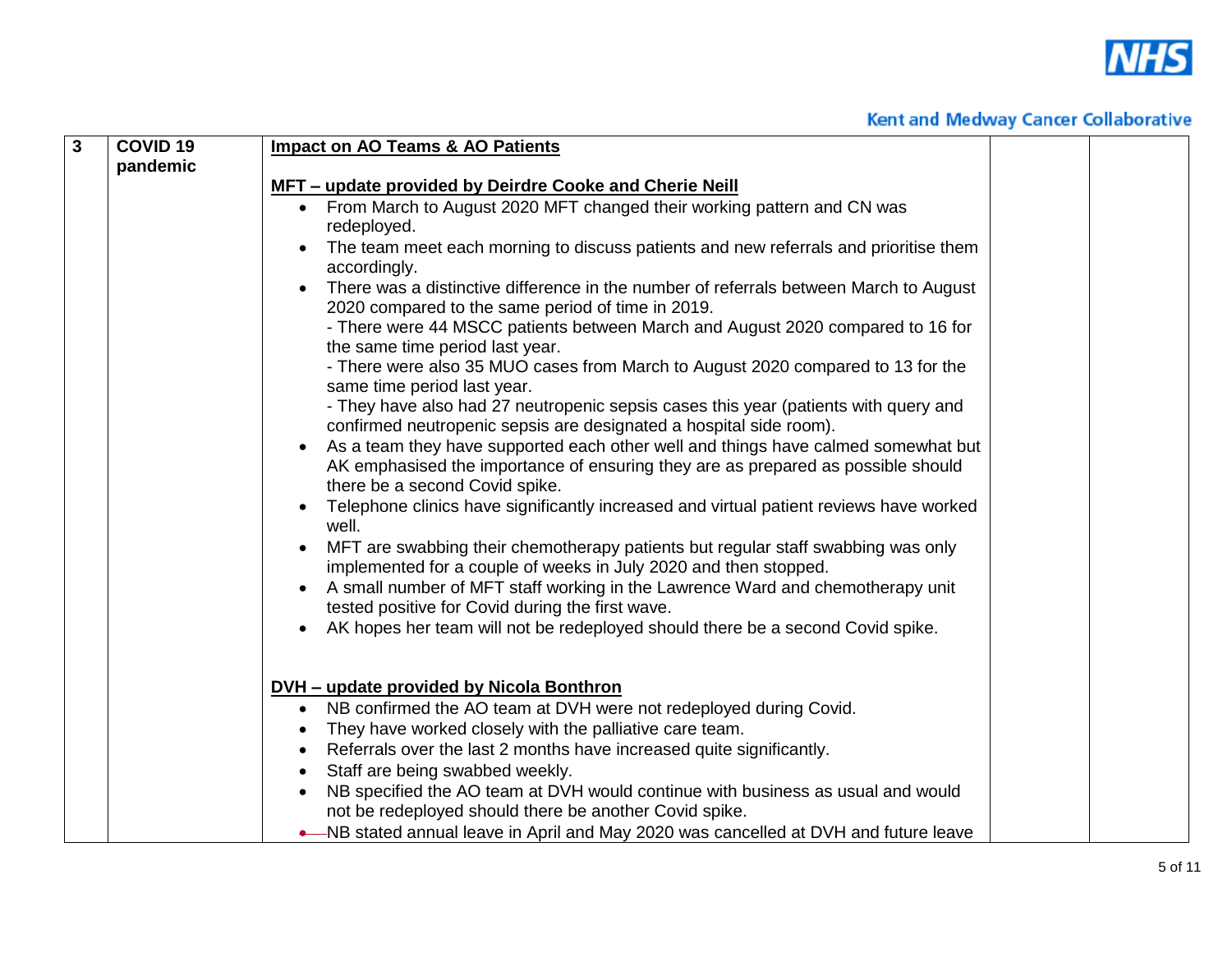

|  | may also be cancelled should there be another Covid spike (although the Trust is               |  |
|--|------------------------------------------------------------------------------------------------|--|
|  | trying to avoid this so as to help with staff morale).                                         |  |
|  | With regards to the AO team, NB stated 2 nurses tested positive for Covid and were             |  |
|  | symptomatic in the first wave. 1 nurse was off in the late summer with a random                |  |
|  | asymptomatic positive result and 2 tested negative.                                            |  |
|  | <b>EKHUFT - update provided by Jennifer Jewell</b>                                             |  |
|  | • JJe advised her team were transferred from the chemotherapy units to emergency               |  |
|  | care when lockdown was enforced.                                                               |  |
|  | They have been supporting the palliative care team in view of the increased referrals          |  |
|  | the service have been receiving.                                                               |  |
|  | They have continued to work hard but the workload and late presentations to AO have            |  |
|  | been an emotional strain.                                                                      |  |
|  | Patients with query neutropenic sepsis are designated hospital side rooms.                     |  |
|  | EKHUFT have a new swabbing pathway in place for patients, with positive results<br>$\bullet$   |  |
|  | being recorded on KOMS. Turnaround times have been good with results                           |  |
|  | predominantly coming back within 48 hours. Staff are required to have a test on a              |  |
|  | fortnightly basis.                                                                             |  |
|  | JJe stated EKHUFT staff may need to be redeployed should there be another Covid                |  |
|  | spike but she hopes they will be able to avoid this given the strain on the AO service         |  |
|  | currently.                                                                                     |  |
|  | With regards to annual leave, JJe advised EKHUFT staff are only able to take 1 week            |  |
|  | off at a time.                                                                                 |  |
|  | All EKHUFT palliative care staff tested positive for Covid during the first wave.<br>$\bullet$ |  |
|  | MTW - update provided by Erika Wade                                                            |  |
|  | • SW recently joined the team as a Band 7 AO CNS.                                              |  |
|  | EW and SW were redeployed to ITU for 6 weeks leaving Andrew Brown to run the AO<br>$\bullet$   |  |
|  | service.                                                                                       |  |
|  | EW stated their workload has progressively increased, in the last 3 months especially.         |  |
|  | MTW A&E have been proactive in putting query neutropenic sepsis patients in to<br>$\bullet$    |  |
|  | green zones.                                                                                   |  |
|  | MTW staff are swabbed on a fortnightly basis.<br>$\bullet$                                     |  |
|  | EW stated she would remain with her patients at MTW should there be another Covid              |  |
|  | spike.                                                                                         |  |

 $\overline{\phantom{a}}$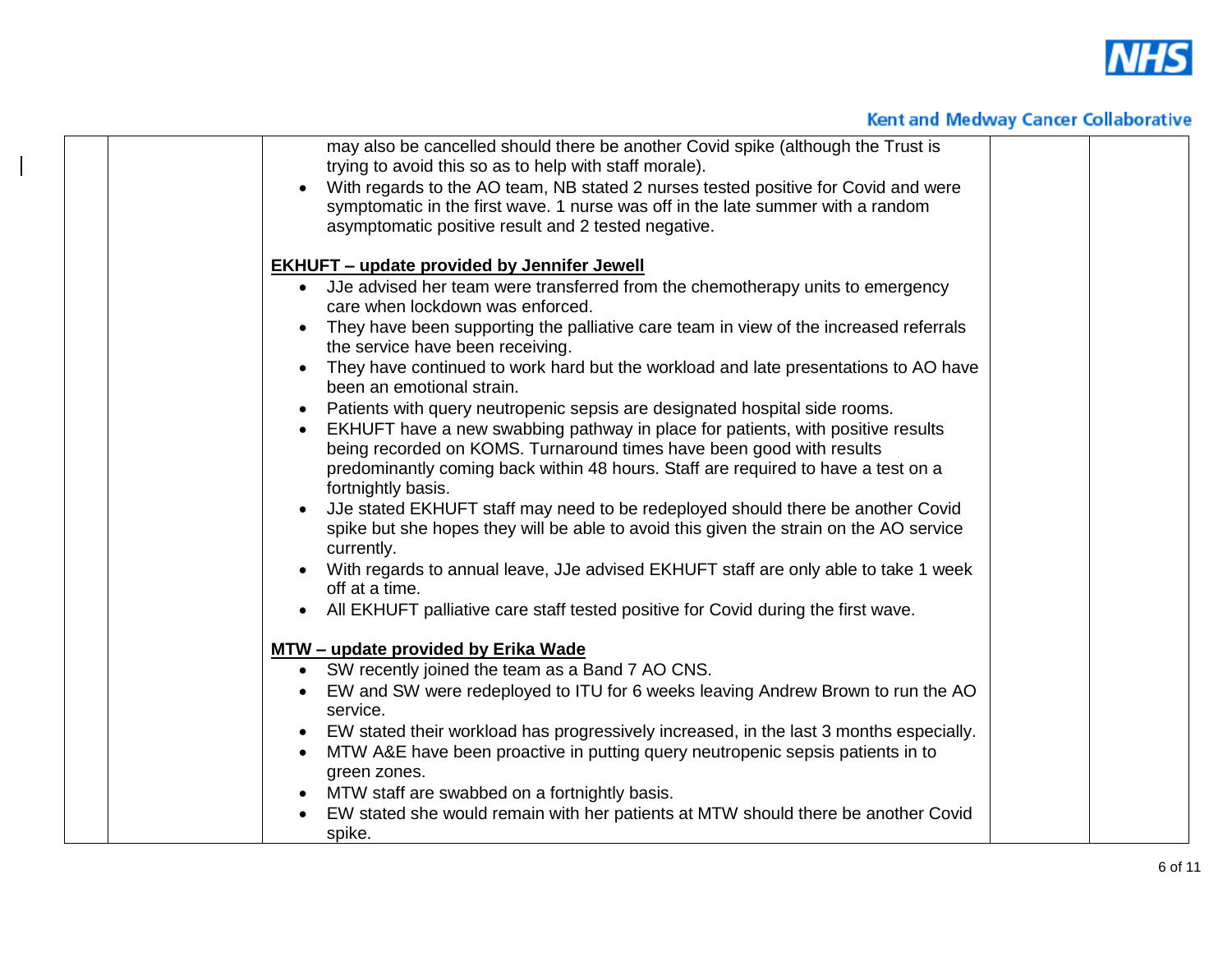

|                         |                                             | • A consultant and registrar at MTW tested positive for Covid.                                                                                                                                                                                                                                                                                                                                                                                                                                                                                                                                                                                                                                          |            |
|-------------------------|---------------------------------------------|---------------------------------------------------------------------------------------------------------------------------------------------------------------------------------------------------------------------------------------------------------------------------------------------------------------------------------------------------------------------------------------------------------------------------------------------------------------------------------------------------------------------------------------------------------------------------------------------------------------------------------------------------------------------------------------------------------|------------|
|                         |                                             | AK highlighted at the TSSG Leads meeting the need for AO teams to be supported,<br>especially with staffing numbers. She hopes a relevant letter will be sent to Cancer<br>Boards and Hospital Cancer Leads from the Alliance.                                                                                                                                                                                                                                                                                                                                                                                                                                                                          |            |
|                         |                                             | The Trusts advised a number of their patients are coming in to secondary care too                                                                                                                                                                                                                                                                                                                                                                                                                                                                                                                                                                                                                       |            |
|                         |                                             | late, often following initial presentations at A&E, and referred straight to palliative care.                                                                                                                                                                                                                                                                                                                                                                                                                                                                                                                                                                                                           |            |
| $\overline{\mathbf{4}}$ | <b>Clinical Pathway</b>                     | How the AO and CUP pathways have been affected by COVID pandemic and what                                                                                                                                                                                                                                                                                                                                                                                                                                                                                                                                                                                                                               |            |
|                         | <b>Discussion</b>                           | changes need to be made.                                                                                                                                                                                                                                                                                                                                                                                                                                                                                                                                                                                                                                                                                |            |
|                         |                                             | - Second wave: are we prepared?                                                                                                                                                                                                                                                                                                                                                                                                                                                                                                                                                                                                                                                                         |            |
|                         |                                             | • AK advised this item had been discussed sufficiently under agenda items 2 and 3.                                                                                                                                                                                                                                                                                                                                                                                                                                                                                                                                                                                                                      |            |
| $5\phantom{.0}$         | <b>Performance</b><br><b>Annual reports</b> | DVH - update provided by Nicola Bonthron<br>• In the last year they have had 3065 referrals to the service, an increase of 240 from<br>the previous year.<br>949 of these cases were urgent referrals from consultants, GPs and self-referrals.<br>NB stated they have had approximately 40 neutropenic sepsis cases so far this year,<br>although the data is still being audited.<br>They have had 9 MSCC cases so far this year.<br>AK questioned and NB clarified the referral numbers included the chemotherapy triage<br>line referrals.                                                                                                                                                          |            |
|                         |                                             | <b>EKHUFT</b> – update provided by Jennifer Jewell<br>• Action: JJe advised she would speak to TSB regarding the annual report which<br>the TSSG requires from each Trust.<br>Use stated they are working on identifying how many patients they are treating on an<br>annual basis.<br>Between April to August 2020 they had 33 MUO and 15 confirmed CUP cases, which<br>Justin Waters and Mathilda Cominos have been treating.<br>MFT - update provided by Afroditi Karathanasi<br>• Due to a lack of admin time they have not managed to capture a comprehensive<br>account of what their AO service are doing.<br>Between 01.04.2019 and 31.03.2020 they had 995 referrals for new inpatients on the | <b>JJe</b> |
|                         |                                             | AO database.<br>They have completed 3740 inpatient reviews within the timeframe with an average of                                                                                                                                                                                                                                                                                                                                                                                                                                                                                                                                                                                                      |            |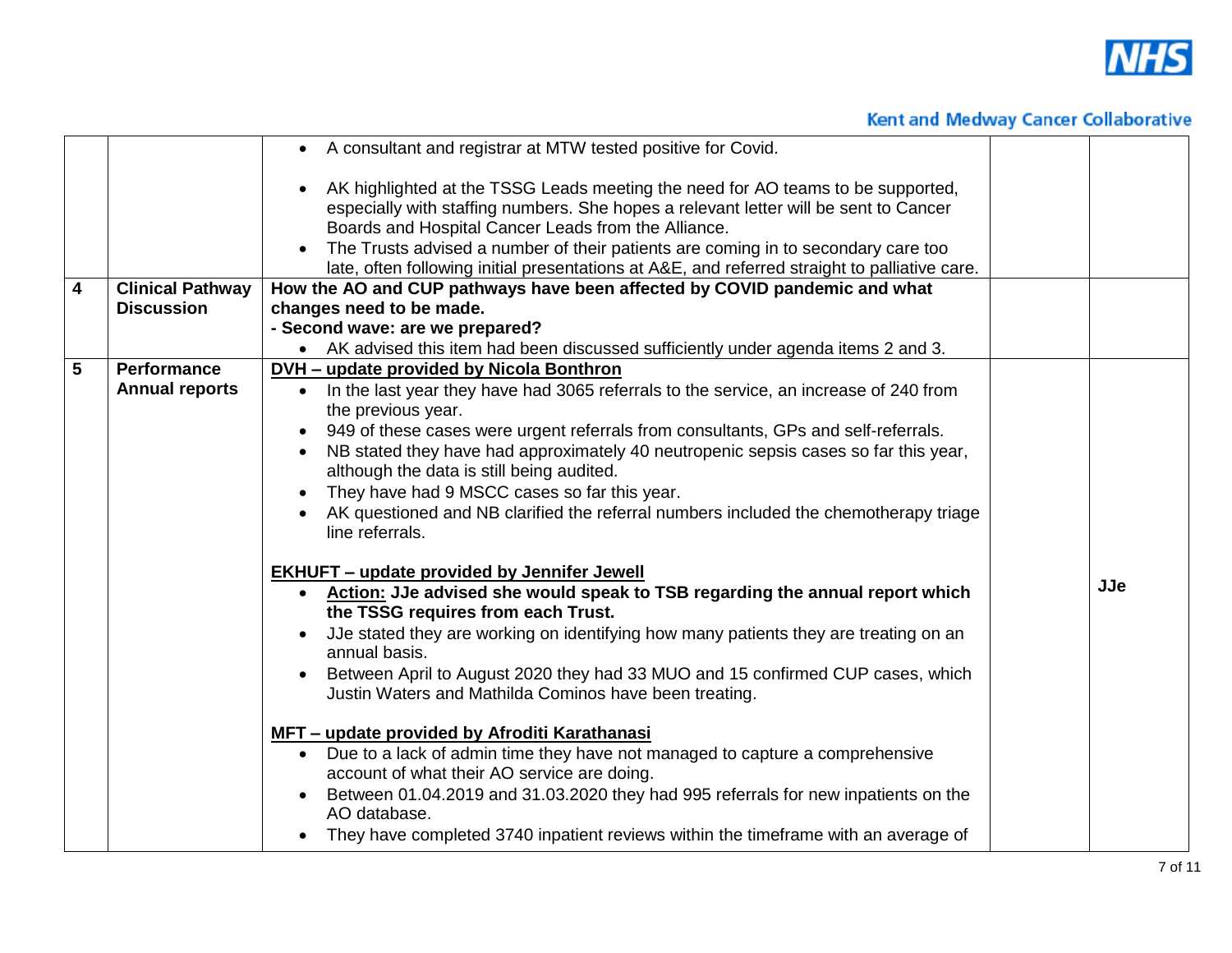

|                |                       | 15 patients per day.<br>They initiated an outpatient database and 71 outpatients have been managed by the                                                                                                                                                                                                                                                                                                                                                                                                                                                                                                                                                                                                                                                                                                                                                                                                                                                                                                                                                                                                                                                                                                                                                                                                                                                                                                                                                                                   |              |
|----------------|-----------------------|---------------------------------------------------------------------------------------------------------------------------------------------------------------------------------------------------------------------------------------------------------------------------------------------------------------------------------------------------------------------------------------------------------------------------------------------------------------------------------------------------------------------------------------------------------------------------------------------------------------------------------------------------------------------------------------------------------------------------------------------------------------------------------------------------------------------------------------------------------------------------------------------------------------------------------------------------------------------------------------------------------------------------------------------------------------------------------------------------------------------------------------------------------------------------------------------------------------------------------------------------------------------------------------------------------------------------------------------------------------------------------------------------------------------------------------------------------------------------------------------|--------------|
|                |                       | AO service along with 150 telephone clinics.                                                                                                                                                                                                                                                                                                                                                                                                                                                                                                                                                                                                                                                                                                                                                                                                                                                                                                                                                                                                                                                                                                                                                                                                                                                                                                                                                                                                                                                |              |
|                |                       | MTW - update provided by Erika Wade<br>EW stated MTW were unable to do any audits.<br>They will be expanding their service with clerical support so EW can start to focus on<br>doing audits once they are in place.<br>AW suggested using a standardized performance template going forward which each<br>Trust would be required to complete. Action: AK to send CC/AW the templates for<br>AO & CUP data that will need to be collected from every Trust prior to future<br>meetings and CC is to circulate these to all Trusts.                                                                                                                                                                                                                                                                                                                                                                                                                                                                                                                                                                                                                                                                                                                                                                                                                                                                                                                                                         | <b>AK/CC</b> |
| 6              | <b>Research</b>       | <b>Update provided by Stergious Boussios</b><br>SB stated research trials had been heavily focused on Covid and confirmed a<br>$\bullet$                                                                                                                                                                                                                                                                                                                                                                                                                                                                                                                                                                                                                                                                                                                                                                                                                                                                                                                                                                                                                                                                                                                                                                                                                                                                                                                                                    |              |
|                |                       | research update will be provided at the next full TSSG meeting.                                                                                                                                                                                                                                                                                                                                                                                                                                                                                                                                                                                                                                                                                                                                                                                                                                                                                                                                                                                                                                                                                                                                                                                                                                                                                                                                                                                                                             |              |
| $\overline{7}$ | <b>Clinical Audit</b> | MFT CUP audit 2019 - presentation provided by Afroditi Karathanasi<br>Between 01.04.2019 and 31.03.2020 MFT identified a number of challenging cases<br>$\bullet$<br>and MDT input was instrumental in getting diagnoses.<br>They had 54 CUP MDT referrals within the timeframe, with 84 discussions in 41<br>MUO/CUP MDT meetings. This comprised of approximately 2 cases per MDT. 15 of<br>these cases were discussed twice.<br>Of the 54 patients, a primary was identified in 31 cases, 10 MUO's were not given<br>further investigations and were appropriate for best supportive care, 4 were confirmed<br>CUP cases and 9 did not have cancer.<br>Of those 31 MUO patients identified with a primary, 22 received treatment while the<br>other 9 patients received best supportive care.<br>AK stated patients are often sent to a number of tumour site MDT meetings before a<br>primary is identified or a final decision on management is made.<br>CM highlighted the importance of establishing whether each MUO should be<br>discussed at the MDT meetings. She added radiologists are often helpful in identifying<br>the primary site.<br>EKHUFT are starting to collate meaningful information from August 2020 on patients<br>presenting in advanced stages of cancer and are happy to share this data and the<br>impact it has on patients coming in to the service in due course.<br>IV stated the Alliance may be able to help in providing admin support. IN added she |              |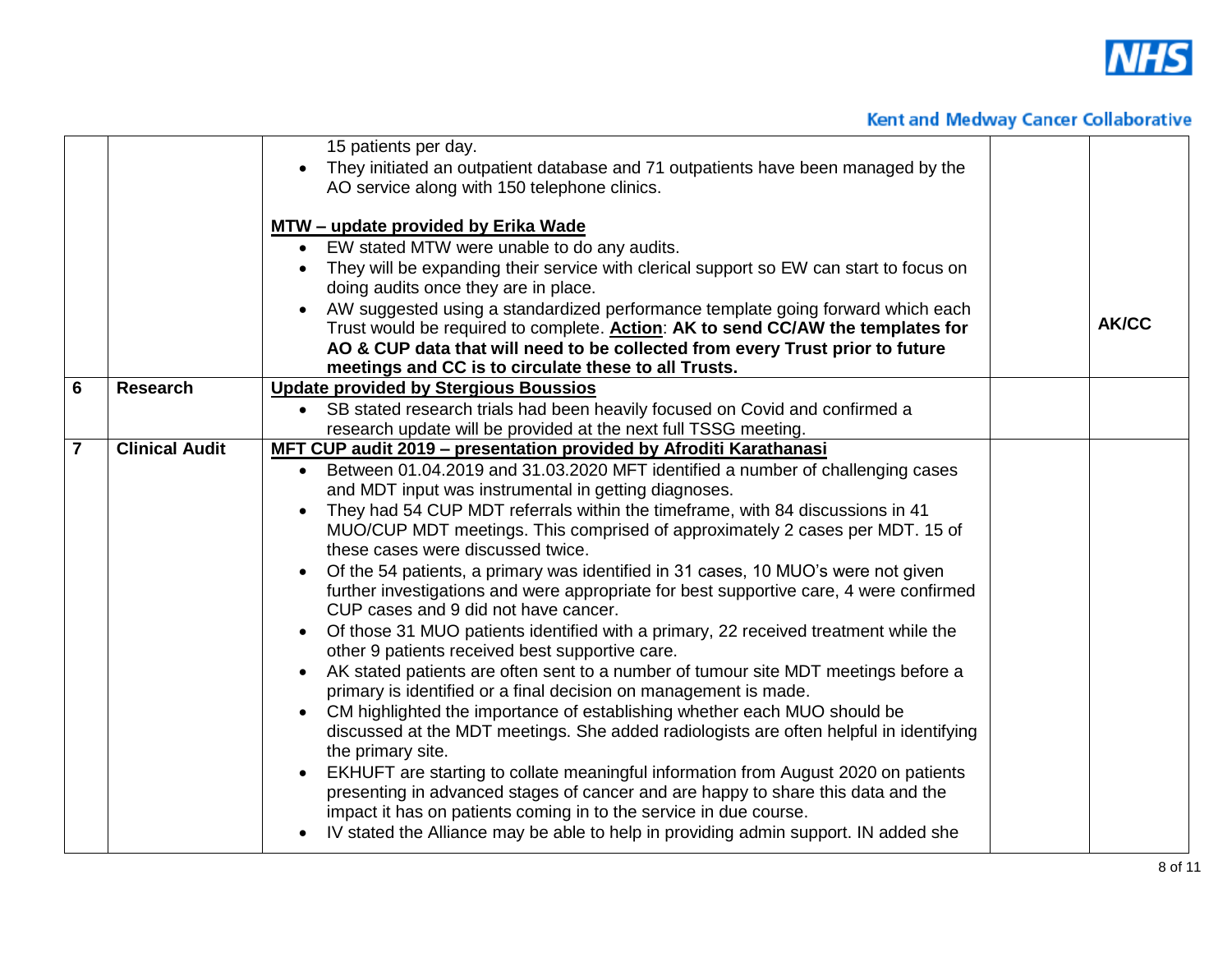

|   |                    | would be happy to give support to the MUO/CUP piece from an early diagnosis<br>perspective.<br>BH highlighted the need to have meaningful data of patients coming through via A&E,<br>which Amara Arinzeh can help with. AK mentioned the difficulties involved in linking<br>the referrals in to InfoFlex given the fact they are recorded on the A&E database upon<br>initial presentation where there is no InfoFlex access. The utilisation of multiple<br>different systems (A&E presentation, AOS database, KOMS, Aria and InfoFlex) for<br>cancer patient documentation contributes to the difficulty of extracting meaningful<br>data. <b>Action: IV agreed to take this to the Cancer Digital Transformation Board</b><br>meeting and stated Steve Morris (Head of CIS - EKHUFT) could possibly assist<br>with resolving this issue.<br>IV suggested all Trusts need pathway navigators to support this piece of work.<br>The long-term plan is to integrate KOMS into InfoFlex. AK also stated Aria will need to<br>be linked in to KOMS and InfoFlex.                                                                                                                                                                                                                             | IV |
|---|--------------------|----------------------------------------------------------------------------------------------------------------------------------------------------------------------------------------------------------------------------------------------------------------------------------------------------------------------------------------------------------------------------------------------------------------------------------------------------------------------------------------------------------------------------------------------------------------------------------------------------------------------------------------------------------------------------------------------------------------------------------------------------------------------------------------------------------------------------------------------------------------------------------------------------------------------------------------------------------------------------------------------------------------------------------------------------------------------------------------------------------------------------------------------------------------------------------------------------------------------------------------------------------------------------------------------|----|
| 8 | <b>CNS Updates</b> | Service Development, Staffing, 7 day service, Challenges & Sub-group meetings<br><b>DVH</b> – update provided by Nicola Bonthron<br>They operate a 7 day service.<br>$\bullet$<br>AR has helped to support palliative care colleagues in recent months and, in view of<br>this, there have at times been only 1 CNS managing the service during the week.<br>Band 6 chemotherapy colleagues have occasionally supported them on Sundays.<br>They only provide the AO service at Darent Valley Hospital.<br>They have 4 Band 7 CNS'. CM and AR work 37.5 hours a week and AP and NC 22<br>hours a week.<br>They are given support by the MTW oncologists.<br>From a CUP perspective, Victoria Donovan has now left the Trust. In view of this, they<br>require clarification as to who will be leading the Upper GI MDT to ensure they can<br>assist the AO team with CUP cases.<br><b>EKHUFT - update provided by Jennifer Jewell</b><br>They provide an AO service at WHH, KCH and QEQM. KCH has been designated a<br>green site, with the surgery and stroke units moving there following lockdown.<br>There are 3 Band 7's, 2 Band 6's, 2 Band 8's and a part-time Band 4 pathway<br>navigator in place.<br>They have operated a 7 day service since February 2020 and work between 08:00 |    |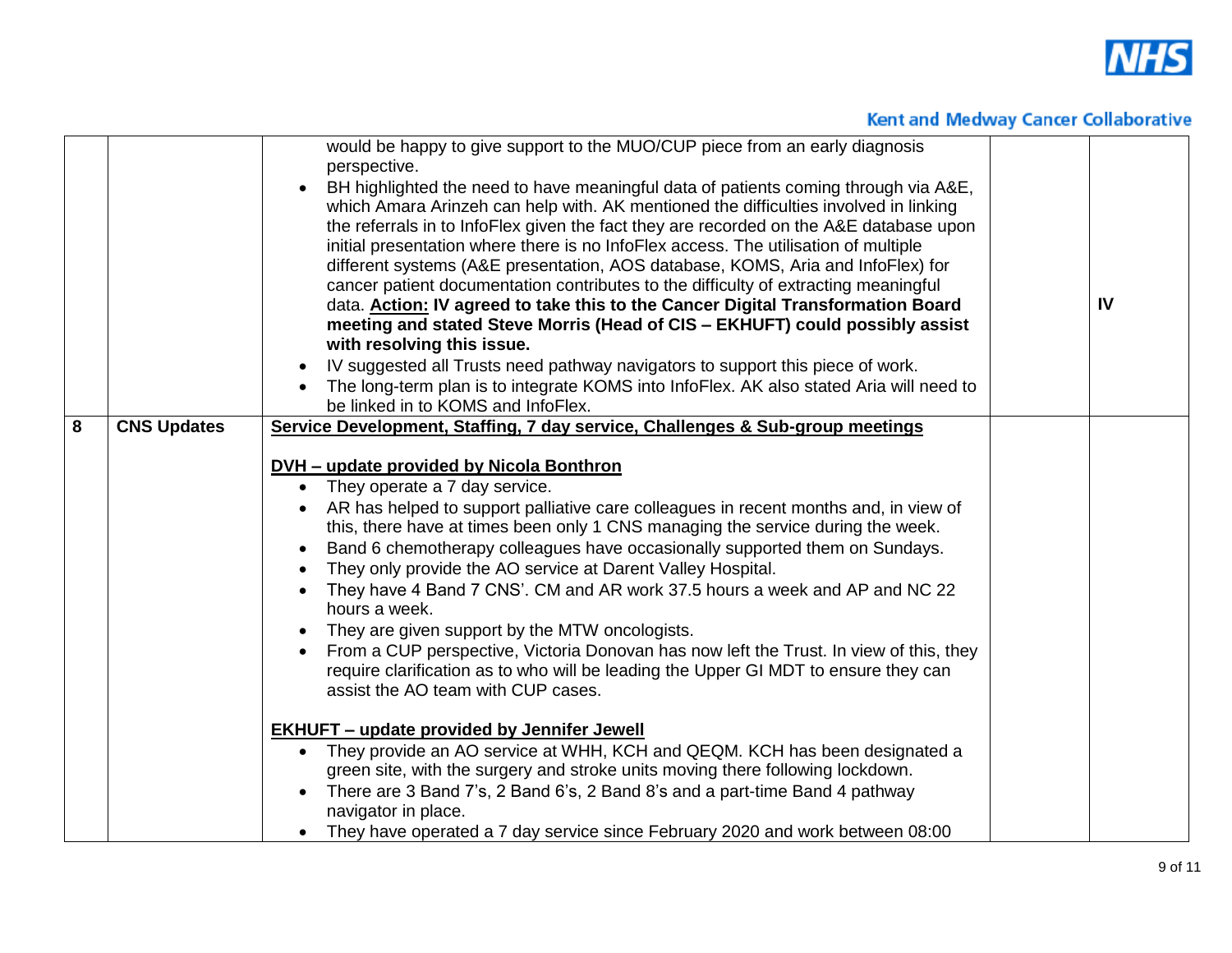

| and 18:00.                                                                                                                                                                                 |  |
|--------------------------------------------------------------------------------------------------------------------------------------------------------------------------------------------|--|
| They are in the process of auditing how long they are spending with patients and the<br>impacts this has had.                                                                              |  |
| They try to have 2 staff members at each site at the same time but staff sickness and<br>leave have occasionally resulted in there only being a single person present at the<br>hospitals. |  |
| There are no CNS' for brain, CUP and sarcoma so their Band 7 staff have had to take<br>these cases on to support the patients.                                                             |  |
| MFT – update provided by Cherie Neill and Deirdre Cooke                                                                                                                                    |  |
| • A new alert system is in place which informs A&E if a patient is coming in with<br>suspected neutropenic sepsis.                                                                         |  |
| They are operating a 5 day service with 2 Band 7 CNS' in place and a daily pa for AO<br>Consultant.                                                                                        |  |
| They have been promised a third CNS which will enable them to operate a 7 day<br>service.                                                                                                  |  |
| MTW - update provided by Erika Wade                                                                                                                                                        |  |
| • They operate a 6 day service and are exploring the potential for a 7 day service once                                                                                                    |  |
| appropriate staffing levels are in place.                                                                                                                                                  |  |
| They have worked hard on promoting the AO & CUP service (which in itself has led to<br>an increase in referrals).                                                                          |  |
| They have provided education and training sessions to medical staff and established<br>links with other services.                                                                          |  |
| The chemotherapy triage phone is held by the senior chemotherapy day unit staff. All                                                                                                       |  |
| calls to the triage phone are logged and recorded electronically on KOMS and an                                                                                                            |  |
| automated alert is emailed to the AO team 3 times a day. The call logs are then                                                                                                            |  |
| reviewed by an AO CNS. Action is taken as appropriate, depending upon the                                                                                                                  |  |
| circumstances of the patient.                                                                                                                                                              |  |
| An AO inpatient review tool on the KOMS system has been developed to allow staff to                                                                                                        |  |
| document details of inpatient admissions and enables them to retrieve data for                                                                                                             |  |
| auditing purposes. This information is also shared with anyone who has access to the                                                                                                       |  |
| KOMS system and therefore helps to disseminate information to the wider oncology                                                                                                           |  |